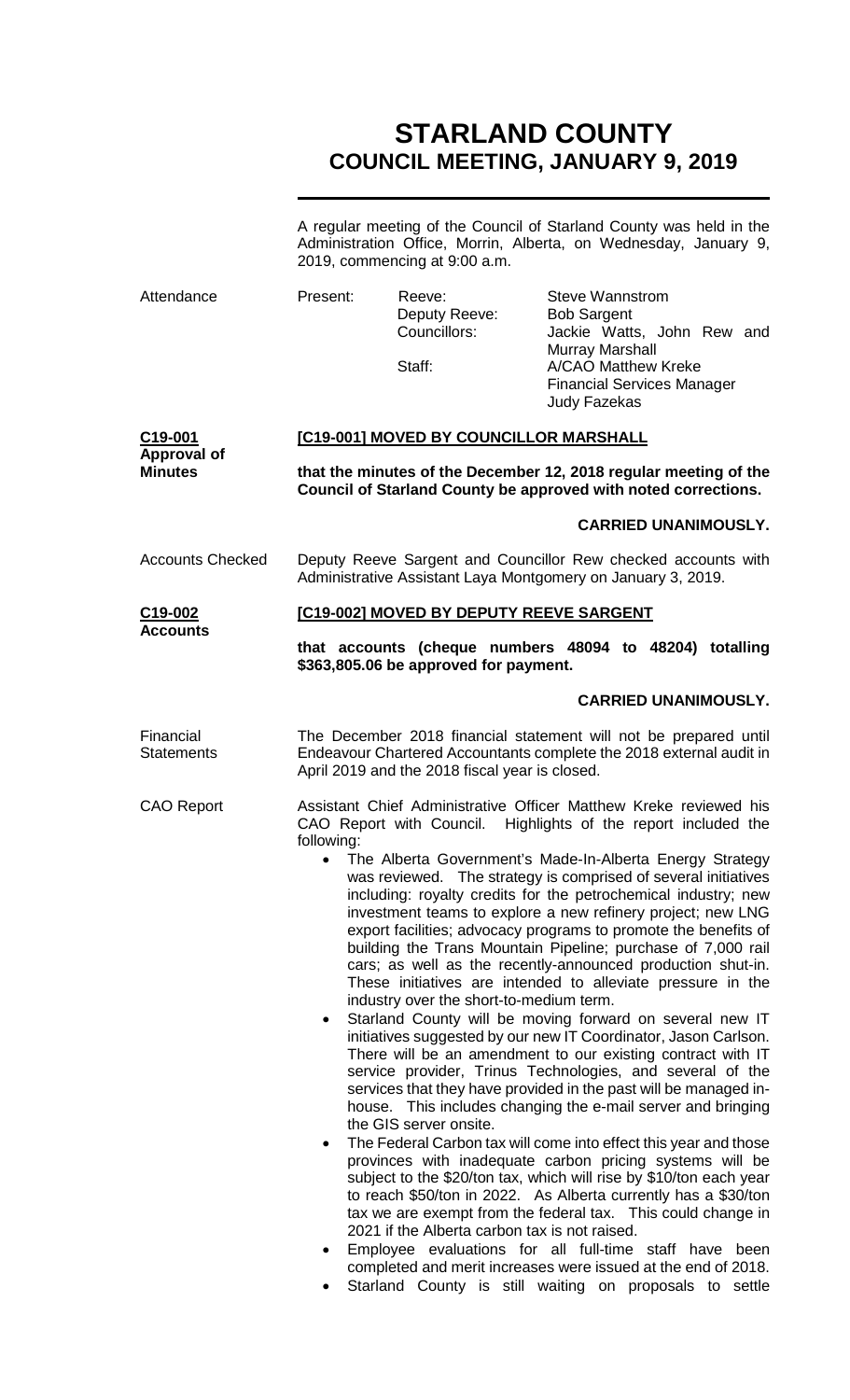- Starland County is currently advertising for a Community Peace Officer. Interviews are expected to be conducted in January of 2019.
- Matthew took the opportunity to acknowledge Starland County staff for their perseverance in 2018 which proved to be a very difficult and challenging year for the staff members.
- Shirley is currently away for a two-week vacation and will be returning on January 21, 2019.

As per the recently negotiated Wage and Salary Memorandum of Agreement, 2019 cost-of-living adjustments to salary and wages will be based on the November 2018 Consumer Price Index (CPI) for Alberta. The November CPI inflation rate for Alberta was published at 1.7%.

## **[C19-003] MOVED BY COUNCILLOR MARSHALL**

**that a 1.7% cost of living increase be implemented for 2019 salary and wages.**

#### **CARRIED UNANIMOUSLY**

Central Alberta Rural **Municipalities** Association Meeting The Central Alberta Rural Municipalities District 2 Spring General Meeting will be hosted by Stettler County at the Stettler Community Hall on February 1, 2019 at 10:00 a.m. All councillors confirmed their attendance at this meeting.

> The Federation of Canadian Municipalities (FCM) Conference will be held this year in Quebec City from May 30 to June 2, 2019. All councillors confirmed their attendance. Flights are to be booked and hotel reservations will be made once the block of rooms become available for booking.

At 9:50 a.m. and 10:00 a.m. respectively, Gary Collins, Public Works Shop Foreman, and Ken Menage, Public Works Supervisor, attended the meeting. The picker truck that was ordered in 2018 is currently being outfitted in Calgary. Councillor Rew recommended that several upgrades be included in the initial fit-up of the truck in order to ensure that it's use is safer and more efficient for employees.

## **[C19-004] MOVED BY REEVE WANNSTROM**

**that the following upgrades, totalling \$12,890.00, be installed on the picker truck, including: 4 oval SST lights and tri-light; 2 locking chain hangers and trays; 5 tool pockets; 18-inch recessed stairs; 1 each 24"dx20"hx46"w driver-side and passenger-side aluminium toolboxes (one with roll tray and one with 3 drawers); auger storage under deck at back; and A-B selector valve for future hydraulic tamper.**

#### **MOTION CARRIED.**

| Departure        | At 10:30 a.m. Gary Collins departed the meeting.                                                              |  |  |  |  |  |  |  |
|------------------|---------------------------------------------------------------------------------------------------------------|--|--|--|--|--|--|--|
| <b>PW Report</b> | Ken Menage reviewed his Public Works Report with Council.<br>Highlights of his report included the following: |  |  |  |  |  |  |  |

The PW crew have been working on the year-end inventory count; organizing the yard and outside buildings for winter storage; hauling and spreading gravel to new yard; cleaning shop and painting floors; installing and repairing signs; hauling

Wage and Salary Memorandum of Agreement

> **C19-003 2019 Cost of Living Increase**

Federation of Canadian **Municipalities Conference** 

Picker Truck Upgrades

**C19-004 Upgrades to Picker Truck** **Page 2**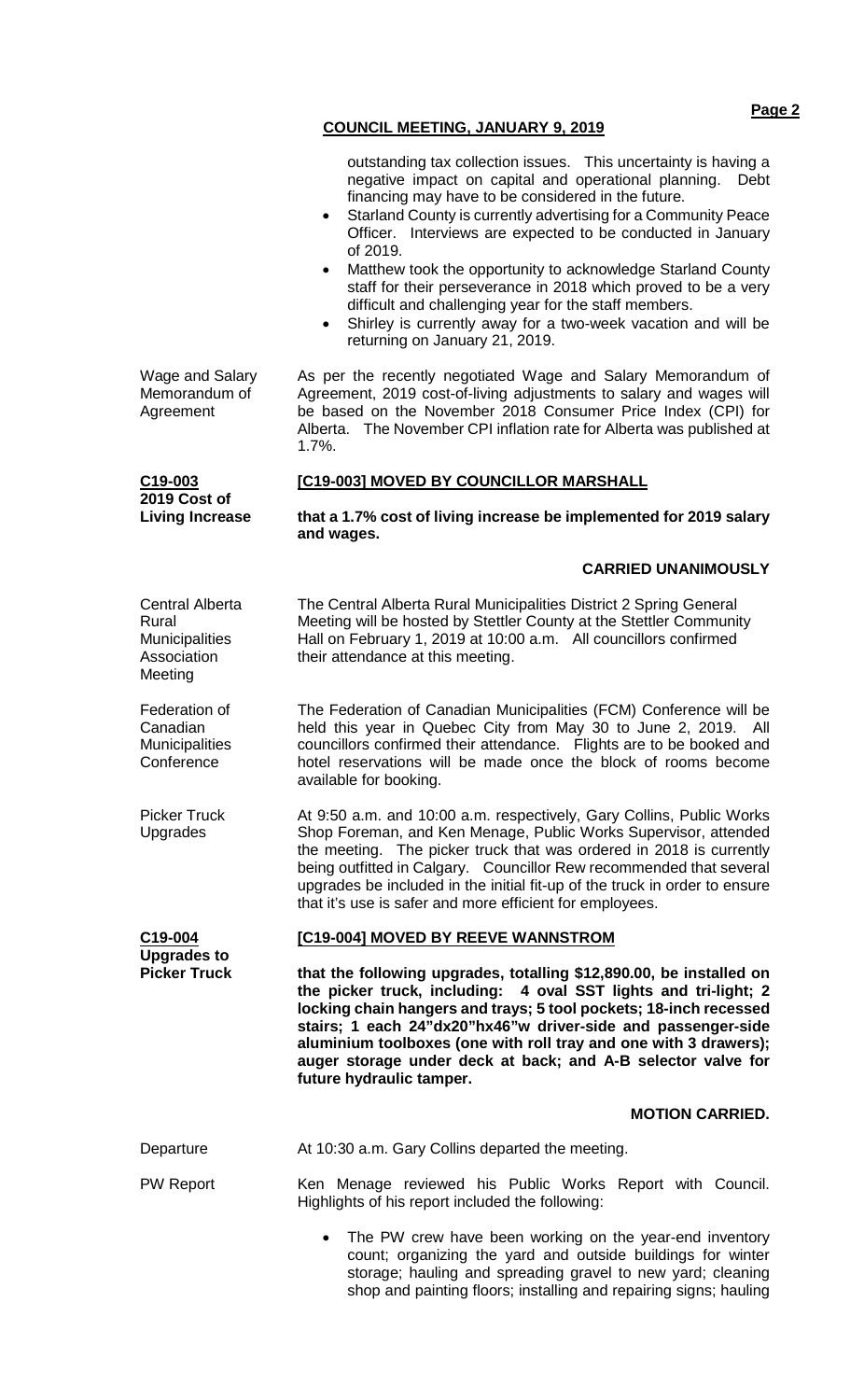sand to yard; checking hamlets for sanding; and brushing with mulcher.

- The mechanics have been conducting regular maintenance and repairs to the heavy-duty equipment and light-duty vehicles as well as CVIPS to same.
- The grader men have been blading roads, ploughing snow, and reclaiming.
- Ken has been coordinating work on the new building site which shut down for winter on December 21, 2018; working on bridge inspections; and working on gravel tender.
- Ken is scheduled to meet with Stantec Engineering on January 11, 2019 regarding work on the Walker Road.

Access to Craigmyle Fire Hall Ken advised Council that the grader man for division 1 does not have the access code for the Craigmyle Fire Hall, and as such, does not have access to washroom facilities during the work day. The employee will be provided with the access code to the Craigmyle Fire Hall.

Trucks and Equipment

**Strategic Transportation** Infrastructure Program

MSI Capital Funding

Attendance of Manager Riep

Surplus Pick-up Ken advised that there are 3 pick-up trucks (Units 32, 34, and 36) and the 2005 TS-14G Terex Scraper (Unit 70) that are surplus. These units will be put up for tender and sold in the spring.

Departure PW Supervisor Menage departed the meeting at 11:00 a.m.

A/CAO Kreke advised Council that Starland County's 2019 application for grant funding for Bridge Files BF9567, BF13105, and BF70286, under the Local Road Bridge Program component of STIP, has been received and confirmed by Alberta Transportation and is currently under review. We will be advised once the evaluation of the projects has been completed.

Starland County's amended capital project application for the Public Works Shop and Administration Building has been accepted by Municipal Affairs.

Manager Riep attended the meeting at 11:05 a.m.

Municipal Services Report Manager Riep reviewed his Municipal Services Report with Council. Highlights of his report included the following:

- Utilities staff are completing the 2018 year-end inventory count for all water works systems.
- Skylar Bulechowsky is back temporarily to assist in the Utility operations. Starland County will advertise again for a certified operator to take on more of the daily operating and repair works.
- Repairs have been made to the water service at Cliff Morrow's farm site. The leak on his side of the service was not noted due to the County's inability to collect water reads over the summer/fall.
- The new Neptune water meter reader unit that was lost in the fire has now been replaced and water reads are being collected regularly. Some ratepayers have contacted the County complaining of excessively-high water bills (since the bills were only estimated over the summer and early fall months).
- There were some electrical issues at the McLaren Dam Truck Fill over the holidays. The main breaker was tripping out causing the station to go down as well as affecting the internet service in the area. The building now has temporary heat until the replacement parts are available.
- The replacement pump for the Craigmyle station is still en route to Calgary and is expected to be delivered here next week.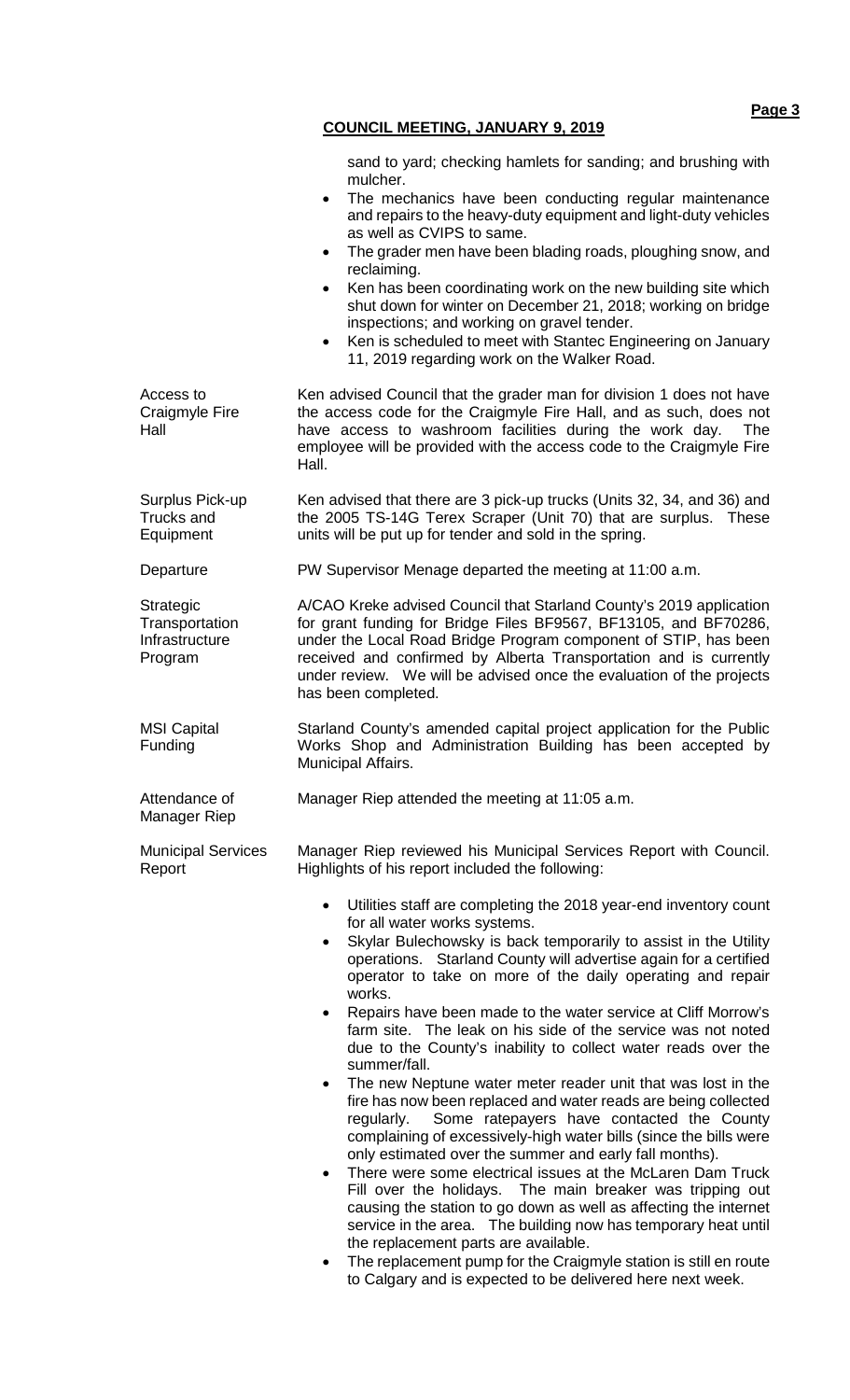- There have been challenges in arranging fire training this winter due to scheduling conflicts and availability of instructors. However, there are still plans to complete several courses over the upcoming winter/spring months.
- Starland County is still waiting for the final processing of the application for the licensing of the radio frequencies which will allow us to proceed with the repeater station on the Special Areas tower site.
- The County is continuing to work to get a developer in Craigmyle to comply with previous orders placed on the property and development so that it conforms with the Alberta Safety Code requirements.
- Glen has been working with MPE and Collicutt Energy to upgrade the Morrin water plant for the supply and installation of the new generator which will provide back-up power to keep the Village and County systems running during a power outage. The delay is getting the Village to commit to the proposal.
- Glen will be attending the RUSA Directors meetings in Red Deer, January 17-18, 2019.
- Glen has been working on the following: MPC meeting/reports; fire equipment repairs; water connection inquiries; development and property issues; MPE on proposed water developments; AENV compliance reporting; burning permits; supplies and equipment; pipeline crossing agreements.

**[C19-005] MOVED BY COUNCILLOR WATTS**

**that Glen Riep and one operator be authorized to attend the 2019 Alberta Water and Wastewater Conference and Pre-Conference Training in Banff, Alberta, March 11-14, 2019 and that registration and expenses be paid.**

## **CARRIED UNANIMOUSLY.**

Morning Glory Water Association Starland County met with delegates from the Morning Glory Water Association (MGWA) to discuss the terms of the agreement and to clarify several items within the agreement. The agreement is structured so that Starland County is responsible solely for water supply and MGWA is responsible for all repairs and upgrades to their system. MGWA requested a few minor changes to the agreement which have been accepted. MGWA has also asked that Starland County enter into a service contract with them for repairs to be completed at cost. Matthew will advise MGWA that Starland County will not enter into a service contract with them but will provide repair services at our established rates for equipment and labour if staff and equipment are available. Once the agreement has been signed by all parties, Starland County will proceed with the purchase of the distribution pump and controls. Until then, water supply is being provided from a temporary bypass line.

Subdivision Time **Extension** Application Bruce and Becky Freebairn have submitted a Request for Subdivision Time Extension on PRMS File # 47/435 #2017-042 re NW1/4-06-32- 17-W4. They have requested a one-year extension as the terms of the subdivision cannot be completed within the timeline indicated in the original approval.

| C19-006                 |
|-------------------------|
| <b>Subdivision Time</b> |
| <b>Extension</b>        |
| <b>Application</b>      |

**C19-005**

**Conference**

**Alberta Water and Wastewater** 

# **[C19-006] MOVED BY COUNCILLOR WATTS**

**that a one-year extension be granted on Subdivision File No. 47/435 #2017-042 re a subdivision on NW1/4-06-32-17-W4 as submitted by Bruce and Becky Freebairn.**

**CARRIED UNANIMOUSLY.**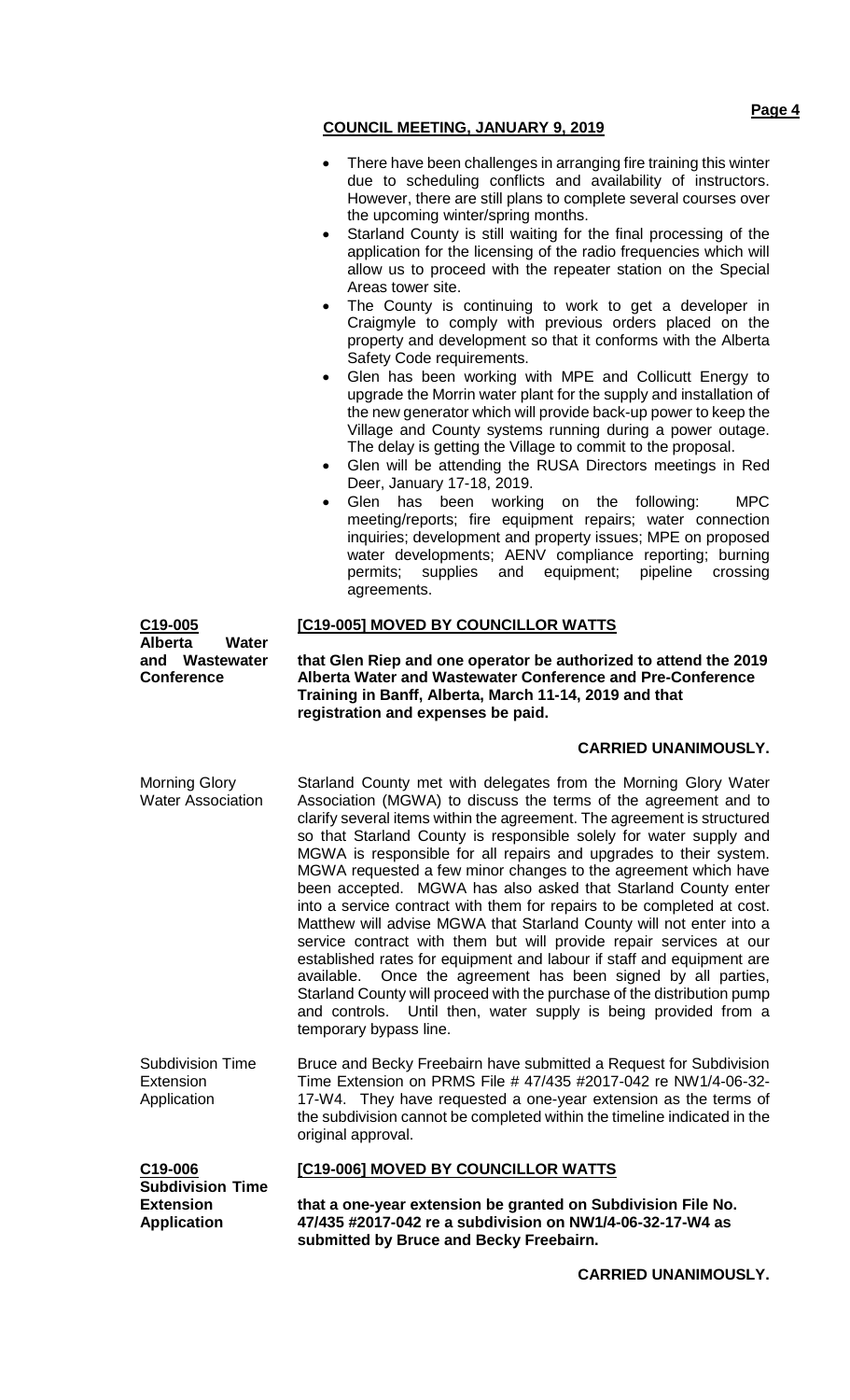Emergency

Management Emergency Management **Training** Starland County's current emergency management status and to devise an implementation plan to ensure compliance with the revised Emergency Management Act and Local Authorities Emergency Management Regulations (LAERM) which came into effect as of November 27, 2018. The LAERM defines roles and responsibilities and provides clarification on several practices of the Local Authority with respect to the Municipal Emergency Management Agency, the Emergency Advisory Committee, as well as the training requirements and planning exercises required by all local authorities. Compliance to the regulation is required by January 1, 2020. A Basic Emergency Management course and the Incident Command System (ICS 100) course have been scheduled for January 21, 2019 at the Starland County Fire Hall in Munson. All staff and persons involved with the Emergency Operations Centre are required to attend the training. Municipal **Emergency** Management Bylaw No. 1134 Manager Riep reviewed draft Bylaw 1134 which will replace existing Bylaw 893. The new bylaw references the new requirements under the revised Emergency Management Act and Local Authorities Emergency Management Regulations and uses definitions and terminology that is standard across the industry. Major changes include clarification on membership and roles and responsibilities of Committee and Agency members. Departure Councillor Watts departed the meeting at 12:00 p.m. **C19-007 Motion to Establish Municipal Emergency Management Bylaw No. 1134 C19-008 Bylaw No. 1134 – 1st Reading C19-009 Bylaw No. 1134 – 2nd Reading C19-010 Motion to have 3rd Reading on Bylaw No. 1134 C19-011 Bylaw No. 1134 – 3rd Reading [C19-007] MOVED BY REEVE WANNSTROM that Bylaw No. 1134 be established to comply with the requirements of the revised Emergency Management Act and Local Authorities Emergency Management Regulations. CARRIED UNANIMOUSLY. [C19-008] MOVED BY COUNCILLOR MARSHALL that Bylaw No. 1134 be given First Reading. CARRIED UNANIMOUSLY. [C19-009] MOVED BY DEPUTY REEVE SARGENT that Bylaw No. 1134 be given Second Reading. CARRIED UNANIMOUSLY. [C19-010] MOVED BY COUNCILLOR REW that Bylaw No. 1134 be presented at this meeting for Third Reading. CARRIED UNANIMOUSLY. [C19-011] MOVED BY REEVE WANNSTROM that Bylaw No. 1134, a Bylaw of Starland County, to comply with the requirements of the revised Emergency Management Act and Local Authorities Emergency Management Regulations, be given** 

**Third Reading and finally passed.**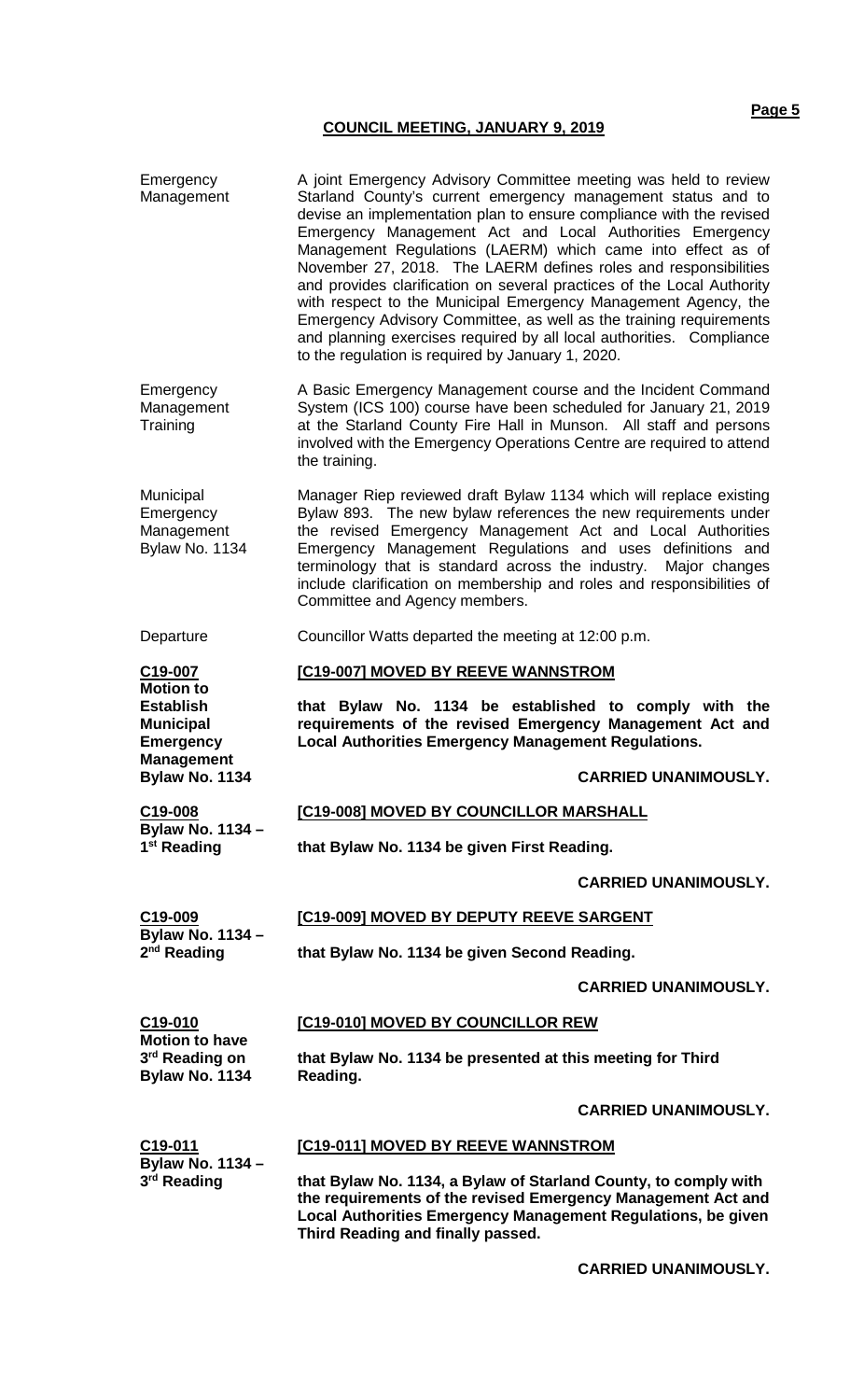**Page 6**

## **COUNCIL MEETING, JANUARY 9, 2019**

|                                                             | <u> 881812 MEETHVS, 8711871111 81 2018</u>                                                                                                                                                                                                                                                                                                                                                                                                                                                                                                                                                                                                                                                                                                                                                                                                                                                                                                        |  |  |  |  |
|-------------------------------------------------------------|---------------------------------------------------------------------------------------------------------------------------------------------------------------------------------------------------------------------------------------------------------------------------------------------------------------------------------------------------------------------------------------------------------------------------------------------------------------------------------------------------------------------------------------------------------------------------------------------------------------------------------------------------------------------------------------------------------------------------------------------------------------------------------------------------------------------------------------------------------------------------------------------------------------------------------------------------|--|--|--|--|
| Departure                                                   | Manager Riep departed the meeting at 12:10 p.m.                                                                                                                                                                                                                                                                                                                                                                                                                                                                                                                                                                                                                                                                                                                                                                                                                                                                                                   |  |  |  |  |
| Return                                                      | Councillor Watts returned to the meeting at 1:00 p.m.                                                                                                                                                                                                                                                                                                                                                                                                                                                                                                                                                                                                                                                                                                                                                                                                                                                                                             |  |  |  |  |
| Alberta Municipal<br><b>Alcohol Policy</b><br>Pilot Program | Diana Rowe, Family and Community Support Services, attended the<br>meeting at 1:00 p.m. Diana reviewed a presentation with Council<br>regarding the pilot program for the Alberta Municipal Alcohol Policy<br>(AMAP) Program which aims to educate on the harmful effects of<br>alcohol abuse on individuals and the community. Goals of the AMAP<br>pilot are to create awareness, learn what other rural communities are<br>doing, as well as keep students and youth engaged on this issue.<br>There is no commitment at the end of the six-month pilot project to<br>establish a Municipal Alcohol Policy, but participating municipalities are<br>expected to have three members attend weekly meetings via video<br>conference. Participants for Starland County will be Diana Rowe,<br>Katie Suntjens, and Councillor Rew/Councillor Watts (alternate).                                                                                    |  |  |  |  |
| Departure                                                   | Diana Rowe departed the meeting at 1:28 p.m.                                                                                                                                                                                                                                                                                                                                                                                                                                                                                                                                                                                                                                                                                                                                                                                                                                                                                                      |  |  |  |  |
| New PW Shop<br>and Administration<br><b>Buildings</b>       | The most recent version of the Request for Proposals for the Design<br>and Construction of the New Public Works Shop and Administration<br>Building, prepared by MPE Engineering, was reviewed by Council.<br>The Building Committee will have a meeting with MPE on Friday,<br>January 11, 2019, and once Shirley has had the final review, the RFP<br>will be put out for tender. The closing date is tentatively scheduled for<br>March 8, 2019. A discussion followed regarding potential funding<br>strategies for the new build.<br>The Interim budget was presented to Council by Financial Services<br>Manager, Judy Fazekas. The budget remains largely unchanged<br>from 2018 with only minor changes for inflation and new commitments.<br>2019 may prove to be a challenging year for Starland County due to<br>uncertainty in various sectors of the economy as well as the large<br>amount of outstanding uncollected tax revenues. |  |  |  |  |
| Interim Budget                                              |                                                                                                                                                                                                                                                                                                                                                                                                                                                                                                                                                                                                                                                                                                                                                                                                                                                                                                                                                   |  |  |  |  |
| C19-012                                                     | [C19-012] MOVED BY COUNCILLOR WATTS                                                                                                                                                                                                                                                                                                                                                                                                                                                                                                                                                                                                                                                                                                                                                                                                                                                                                                               |  |  |  |  |
| <b>Interim Budget</b>                                       | that the 2019 Interim Budget be adopted as presented.                                                                                                                                                                                                                                                                                                                                                                                                                                                                                                                                                                                                                                                                                                                                                                                                                                                                                             |  |  |  |  |
|                                                             | <b>CARRIED UNANIMOUSLY.</b>                                                                                                                                                                                                                                                                                                                                                                                                                                                                                                                                                                                                                                                                                                                                                                                                                                                                                                                       |  |  |  |  |
| C <sub>19</sub> -013<br>Postage for                         | [C19-013] MOVED BY REEVE WANNSTROM                                                                                                                                                                                                                                                                                                                                                                                                                                                                                                                                                                                                                                                                                                                                                                                                                                                                                                                |  |  |  |  |
| <b>Rumsey</b><br><b>Centennial</b>                          | that Starland County pay the postage for mailing invitations for<br>the Rumsey Centennial celebrations on behalf of the Rumsey<br><b>Community.</b>                                                                                                                                                                                                                                                                                                                                                                                                                                                                                                                                                                                                                                                                                                                                                                                               |  |  |  |  |
|                                                             | <b>CARRIED UNANIMOUSLY.</b>                                                                                                                                                                                                                                                                                                                                                                                                                                                                                                                                                                                                                                                                                                                                                                                                                                                                                                                       |  |  |  |  |
| Council<br>Committee<br>Reports                             | Each of the Councillors present briefly reported on the various<br>committees to which they are appointed.                                                                                                                                                                                                                                                                                                                                                                                                                                                                                                                                                                                                                                                                                                                                                                                                                                        |  |  |  |  |
| Council<br>Communications                                   | i)<br><b>Canadian Badlands</b><br>Thank you<br>Board Meeting Minutes, November 7, 2018<br>Drumheller & District Chamber of Commerce re:<br>ii)<br><b>Upcoming Chamber Events</b><br>Marigold Library System re: Marigold Report<br>iii)<br>Verdant Valley Ag Society re: Thank you<br>iv)<br>ATCO Drumheller re: Scotties Tournament of Hearts<br>V)<br>Rural Municipalities of Alberta:<br>vi)                                                                                                                                                                                                                                                                                                                                                                                                                                                                                                                                                   |  |  |  |  |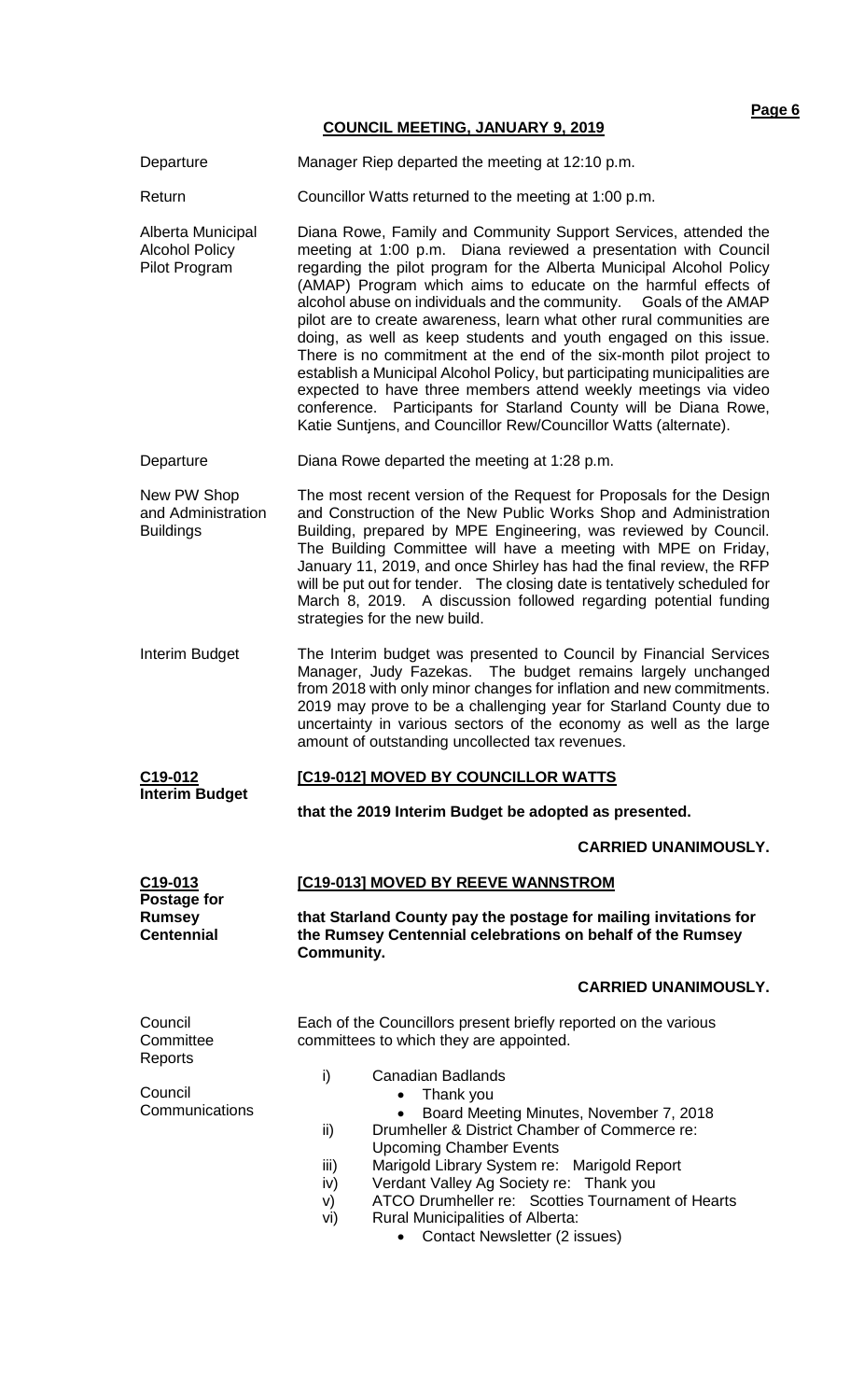#### **C19-014 Growing Rural Tourism Conference**

#### **[C19-014] MOVED BY COUNCILLOR WATTS**

**that Councillor Marshall, Deputy Reeve Sargent and Councillor Watts be authorized to attend the Growing Rural Tourism Conference to be held February 11-13, 2019 in Camrose, Alberta and that registration and expenses be paid.** 

## **CARRIED UNANIMOUSLY.**

| Accounts | Accounts - see prior motion.                                                                                                                                                                                                                                                                                                                                                                                                                                                                                                                                                                                                                                                                                                                                                                                                                                                                                                                                                                                                                                                                                                                                                          |                                                                                                                                                                                                                                                                                                                                                                                                                                                                                                                                                      |                                                                                                                                                                                                                                                                                                                                                                                                                                                                                         |  |
|----------|---------------------------------------------------------------------------------------------------------------------------------------------------------------------------------------------------------------------------------------------------------------------------------------------------------------------------------------------------------------------------------------------------------------------------------------------------------------------------------------------------------------------------------------------------------------------------------------------------------------------------------------------------------------------------------------------------------------------------------------------------------------------------------------------------------------------------------------------------------------------------------------------------------------------------------------------------------------------------------------------------------------------------------------------------------------------------------------------------------------------------------------------------------------------------------------|------------------------------------------------------------------------------------------------------------------------------------------------------------------------------------------------------------------------------------------------------------------------------------------------------------------------------------------------------------------------------------------------------------------------------------------------------------------------------------------------------------------------------------------------------|-----------------------------------------------------------------------------------------------------------------------------------------------------------------------------------------------------------------------------------------------------------------------------------------------------------------------------------------------------------------------------------------------------------------------------------------------------------------------------------------|--|
|          | STRONGCO LIMITED PARTNERSHIP                                                                                                                                                                                                                                                                                                                                                                                                                                                                                                                                                                                                                                                                                                                                                                                                                                                                                                                                                                                                                                                                                                                                                          | CK# 48094                                                                                                                                                                                                                                                                                                                                                                                                                                                                                                                                            | 1,607.47                                                                                                                                                                                                                                                                                                                                                                                                                                                                                |  |
|          | <b>Sub-Total:</b>                                                                                                                                                                                                                                                                                                                                                                                                                                                                                                                                                                                                                                                                                                                                                                                                                                                                                                                                                                                                                                                                                                                                                                     | \$                                                                                                                                                                                                                                                                                                                                                                                                                                                                                                                                                   | 1,607.47                                                                                                                                                                                                                                                                                                                                                                                                                                                                                |  |
|          | <b>RMA TRADE</b>                                                                                                                                                                                                                                                                                                                                                                                                                                                                                                                                                                                                                                                                                                                                                                                                                                                                                                                                                                                                                                                                                                                                                                      | CK# 48095                                                                                                                                                                                                                                                                                                                                                                                                                                                                                                                                            | 5,141.49                                                                                                                                                                                                                                                                                                                                                                                                                                                                                |  |
|          | <b>Sub-Total:</b>                                                                                                                                                                                                                                                                                                                                                                                                                                                                                                                                                                                                                                                                                                                                                                                                                                                                                                                                                                                                                                                                                                                                                                     | \$                                                                                                                                                                                                                                                                                                                                                                                                                                                                                                                                                   | 5,141.49                                                                                                                                                                                                                                                                                                                                                                                                                                                                                |  |
|          | ADAMS INDUSTRIAL SUPPLIES INC.<br>ALLIED DISTRIBUTORS DRUM LTD.<br>ATCO ELECTRIC LTD.<br>BIG SKY CALL CENTERS INC.<br>BURT, EDWIN L.<br><b>RECEIVER GENERAL</b><br><b>CAP-IT RED DEER</b><br><b>CINTAS CANADA LIMITED</b><br>CONTACT SAFETY SERVICE LTD.<br>DAVIDSON, DARCY<br>DIRECTDIAL.COM<br>DRUM WIRELESS LTD.<br>DRUMHELLER CHRYSLER LTD.<br>DRUMHELLER EQUIPMENT SALES<br>EAST CENTRAL GAS CO-OP LTD.<br><b>FRESON BROS DRUMHELLER</b><br><b>GENTECH FIELD SERVICES LTD.</b><br>GLOVER INTERNATIONAL TRUCKS LTD. CK# 48113<br><b>GRIFFITH, SHERRY</b><br>HAMPTON, ALAN W.<br>HI-WAY 9 EXPRESS LTD.<br>KIEMELE, LANCE<br><b>KNEEHILL COUNTY</b><br><b>KUDRAS, DARA</b><br>LN LAND DEVELOPMENT TECH<br>LONE WORKER SAFETY SOLUTIONS<br><b>LOOKER OFFICE EQUIPMENT</b><br><b>LOOMIS EXPRESS</b><br>MARSHALL, MURRAY<br><b>MARTIN, KEITH</b><br>MPE ENGINEERING LTD.<br><b>OLD MACDONALD KENNELS</b><br><b>OLMSTEAD, BRENT</b><br>PETTY CASH<br>PIONEER RESEARCH CORPORATION<br>PRINTER WORLD INTERNATIONAL<br>PUROLATOR INC.<br>REW, JOHN<br><b>RMA FUEL</b><br>SARGENT, ROBERT<br>SHRED-IT INTERNATIONAL ULC<br><b>SLGM</b><br>STANTEC CONSULTING LTD.<br><b>STEVENS, DALLAS</b> | CK# 48096<br>CK# 48097<br>CK# 48098<br>CK# 48099<br>CK#48100<br>CK#48101<br>CK# 48102<br>CK#48103<br>CK#48104<br>CK#48105<br>CK#48106<br>CK# 48107<br>CK#48108<br>CK#48109<br>CK#48110<br>CK#48111<br>CK#48112<br>CK#48114<br>CK#48115<br>CK#48116<br>CK# 48117<br>CK#48118<br>CK#48119<br>CK#48120<br>CK# 48121<br>CK# 48122<br>CK# 48123<br>CK# 48124<br>CK# 48125<br>CK# 48126<br>CK# 48127<br>CK# 48128<br>CK# 48129<br>CK#48130<br>CK#48131<br>CK#48132<br>CK#48133<br>CK# 48134<br>CK#48135<br>CK# 48136<br>CK# 48137<br>CK# 48138<br>CK#48139 | 380.74<br>1,071.07<br>37.46<br>381.59<br>150.00<br>1,950.00<br>7,835.07<br>2,366.58<br>168.26<br>1,000.00<br>426.56<br>1,075.10<br>489.99<br>1,525.25<br>431.96<br>73.49<br>1,284.15<br>173.52<br>599.94<br>1,551.25<br>30.10<br>1,000.00<br>239.32<br>1,228.00<br>1,328.25<br>448.36<br>723.45<br>176.47<br>299.68<br>1,000.00<br>8,619.45<br>589.05<br>1,000.00<br>72.75<br>4,277.89<br>331.75<br>37.62<br>298.71<br>9,637.75<br>1,752.95<br>241.82<br>325.00<br>8,557.50<br>1,000.00 |  |
|          | STEWART, KIM<br>SYLOGIST LTD.                                                                                                                                                                                                                                                                                                                                                                                                                                                                                                                                                                                                                                                                                                                                                                                                                                                                                                                                                                                                                                                                                                                                                         | CK# 48140<br>CK# 48141                                                                                                                                                                                                                                                                                                                                                                                                                                                                                                                               | 130.00<br>420.00                                                                                                                                                                                                                                                                                                                                                                                                                                                                        |  |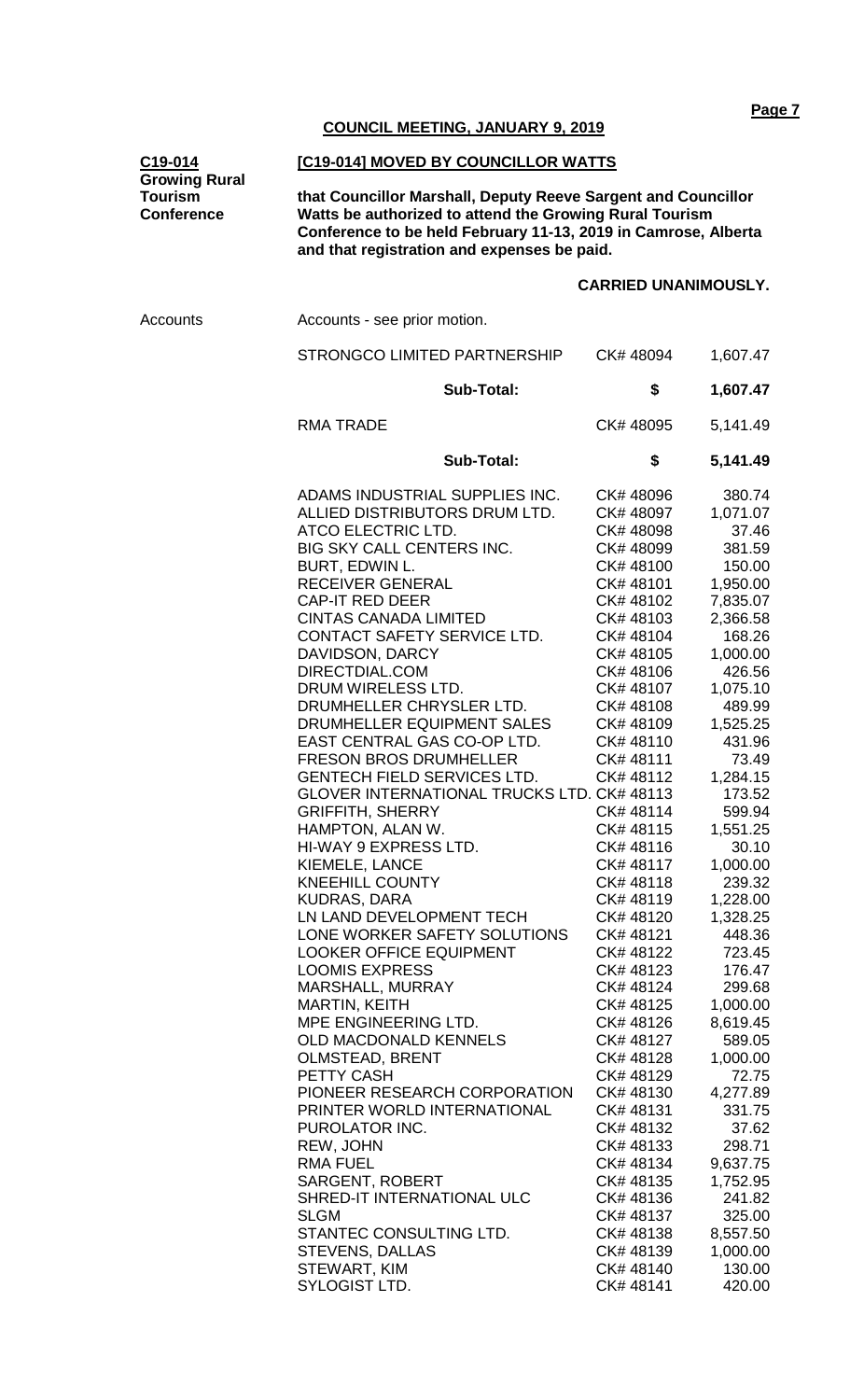## **Page 8**

## **COUNCIL MEETING, JANUARY 9, 2019**

| TELUS COMMUNICATIONS INC.<br>THE GOVERNMENT OF ALBERTA<br><b>TOWN OF DRUMHELLER</b><br>UFA CO-OPERATIVE LIMITED<br><b>VILLAGE OF DELIA</b><br><b>WANNSTROM, STEVE</b><br><b>WARWICK PRINTING CO. LTD</b><br><b>WATER PURE &amp; SIMPLE</b><br><b>WATTS, JACKIE</b><br>WESTVIEW CO-OPERATIVE ASSN LTD.<br><b>WOLF, TRACY</b><br><b>WOLSELEY WATERWORKS</b><br><b>Sub-Total:</b> | CK# 48142<br>CK#48143<br>CK# 48144<br>CK# 48145<br>CK# 48146<br>CK# 48147<br>CK#48148<br>CK# 48149<br>CK# 48150<br>CK# 48151<br>CK# 48152<br>CK# 48153<br>\$ | 258.44<br>17,959.24<br>3,155.94<br>768.30<br>154.00<br>1,000.00<br>60.90<br>63.00<br>1,613.67<br>431.44<br>1,305.00<br>777.84<br>94,285.62 |
|--------------------------------------------------------------------------------------------------------------------------------------------------------------------------------------------------------------------------------------------------------------------------------------------------------------------------------------------------------------------------------|--------------------------------------------------------------------------------------------------------------------------------------------------------------|--------------------------------------------------------------------------------------------------------------------------------------------|
| <b>ENMAX</b>                                                                                                                                                                                                                                                                                                                                                                   | CK# 48154                                                                                                                                                    | 13,008.42                                                                                                                                  |
| <b>Sub-Total:</b>                                                                                                                                                                                                                                                                                                                                                              | \$                                                                                                                                                           | 13,008.42                                                                                                                                  |
| A.H. GRADER SERVICE LTD.<br><b>ACTIVE GLASS</b>                                                                                                                                                                                                                                                                                                                                | CK# 48155<br>CK#48156                                                                                                                                        | 10,069.50<br>334.43                                                                                                                        |
| ADAMS INDUSTRIAL SUPPLIES INC.                                                                                                                                                                                                                                                                                                                                                 | CK# 48157                                                                                                                                                    | 112.21                                                                                                                                     |
| ALLIED DISTRIBUTORS DRUM LTD.                                                                                                                                                                                                                                                                                                                                                  | CK# 48158                                                                                                                                                    | 204.51                                                                                                                                     |
| ALTAGAS UTILITIES INC.                                                                                                                                                                                                                                                                                                                                                         | CK# 48159                                                                                                                                                    | 2,910.83                                                                                                                                   |
| CERTIFIED LABS, DIV. OF NCH CORP.                                                                                                                                                                                                                                                                                                                                              | CK#48160                                                                                                                                                     | 444.89                                                                                                                                     |
| <b>CHAMPION COMMERCIAL PRODUCTS</b>                                                                                                                                                                                                                                                                                                                                            | CK# 48161                                                                                                                                                    | 3,265.86                                                                                                                                   |
| <b>DIGITEX CANADA INC.</b>                                                                                                                                                                                                                                                                                                                                                     | CK# 48162                                                                                                                                                    | 69.52                                                                                                                                      |
| DRUM WIRELESS LTD.                                                                                                                                                                                                                                                                                                                                                             | CK#48163                                                                                                                                                     | 1,218.93                                                                                                                                   |
| DRUMHELLER CHRYSLER LTD.                                                                                                                                                                                                                                                                                                                                                       | CK# 48164                                                                                                                                                    | 77.94                                                                                                                                      |
| DRUMHELLER EQUIPMENT SALES                                                                                                                                                                                                                                                                                                                                                     | CK# 48165                                                                                                                                                    | 56.63                                                                                                                                      |
| <b>ENDEAVOR CHARTERED ACCOUNT</b>                                                                                                                                                                                                                                                                                                                                              | CK#48166                                                                                                                                                     | 8,400.00                                                                                                                                   |
| <b>NEW WEST FREIGHTLINER INC-RD</b>                                                                                                                                                                                                                                                                                                                                            | CK#48167                                                                                                                                                     | 283.95                                                                                                                                     |
| <b>GARRY'S WELDING AND SUPPLIES</b>                                                                                                                                                                                                                                                                                                                                            | CK#48168                                                                                                                                                     | 10,895.47                                                                                                                                  |
| HI-WAY 9 EXPRESS LTD.                                                                                                                                                                                                                                                                                                                                                          | CK#48169                                                                                                                                                     | 257.04                                                                                                                                     |
| I.D. APPAREL                                                                                                                                                                                                                                                                                                                                                                   | CK#48170                                                                                                                                                     | 2,914.07                                                                                                                                   |
| LAPP                                                                                                                                                                                                                                                                                                                                                                           | CK# 48171                                                                                                                                                    | 41,637.02                                                                                                                                  |
| <b>M&amp;M ELECTRIC</b>                                                                                                                                                                                                                                                                                                                                                        | CK#48172                                                                                                                                                     | 1,962.16                                                                                                                                   |
| MARSHALL, MURRAY                                                                                                                                                                                                                                                                                                                                                               | CK# 48173                                                                                                                                                    | 7,309.27                                                                                                                                   |
| MONTGOMERY, KELLY                                                                                                                                                                                                                                                                                                                                                              | CK# 48174                                                                                                                                                    | 1,275.00                                                                                                                                   |
| MORROW, KENNETH J.                                                                                                                                                                                                                                                                                                                                                             | CK#48175                                                                                                                                                     | 375.00                                                                                                                                     |
| <b>NETAGO</b>                                                                                                                                                                                                                                                                                                                                                                  | CK#48176                                                                                                                                                     | 340.91                                                                                                                                     |
| <b>OLD MACDONALD KENNELS</b>                                                                                                                                                                                                                                                                                                                                                   | CK#48177                                                                                                                                                     | 589.05                                                                                                                                     |
| PETERSON AUTO BODY LTD.                                                                                                                                                                                                                                                                                                                                                        | CK#48178                                                                                                                                                     | 349.03                                                                                                                                     |
| RECEIVER GENERAL OF CANADA                                                                                                                                                                                                                                                                                                                                                     | CK#48179                                                                                                                                                     | 64,921.69                                                                                                                                  |
| REW, JOHN                                                                                                                                                                                                                                                                                                                                                                      | CK#48180                                                                                                                                                     | 9,113.52                                                                                                                                   |
| <b>RMA FUEL</b>                                                                                                                                                                                                                                                                                                                                                                | CK#48181                                                                                                                                                     | 18,181.69                                                                                                                                  |
| <b>RMA TRADE</b>                                                                                                                                                                                                                                                                                                                                                               | CK# 48182                                                                                                                                                    | 30,772.80                                                                                                                                  |
| STANTEC CONSULTING LTD.                                                                                                                                                                                                                                                                                                                                                        | CK#48183                                                                                                                                                     | 2,495.00                                                                                                                                   |
| STARLAND REGIONAL WATER                                                                                                                                                                                                                                                                                                                                                        | CK# 48184                                                                                                                                                    | 166.57                                                                                                                                     |
| SYLOGIST LTD.                                                                                                                                                                                                                                                                                                                                                                  | CK#48185                                                                                                                                                     | 840.00                                                                                                                                     |
| TELUS COMMUNICATIONS INC.                                                                                                                                                                                                                                                                                                                                                      | CK#48186                                                                                                                                                     | 256.79                                                                                                                                     |
| TELUS MOBILITY INC.                                                                                                                                                                                                                                                                                                                                                            | CK# 48187                                                                                                                                                    | 10.70                                                                                                                                      |
| <b>ULINE</b><br><b>UNIFIED ALLOYS</b>                                                                                                                                                                                                                                                                                                                                          | CK# 48188                                                                                                                                                    | 104.51                                                                                                                                     |
| <b>WANNSTROM, STEVE</b>                                                                                                                                                                                                                                                                                                                                                        | CK# 48189<br>CK#48190                                                                                                                                        | 418.77                                                                                                                                     |
| WESTVIEW CO-OPERATIVE ASSN LTD.                                                                                                                                                                                                                                                                                                                                                | CK#48191                                                                                                                                                     | 3,624.10<br>28.34                                                                                                                          |
| 1325856 ALBERTA LTD.                                                                                                                                                                                                                                                                                                                                                           | CK# 48192                                                                                                                                                    | 84.45                                                                                                                                      |
| <b>Sub-Total:</b>                                                                                                                                                                                                                                                                                                                                                              | \$                                                                                                                                                           | 226,372.15                                                                                                                                 |
| ALLIED DISTRIBUTORS DRUM LTD.                                                                                                                                                                                                                                                                                                                                                  | CK#48193                                                                                                                                                     | 119.49                                                                                                                                     |
| <b>BROWNLEE LLP</b>                                                                                                                                                                                                                                                                                                                                                            | CK# 48194                                                                                                                                                    | 9,550.54                                                                                                                                   |
| <b>KUDRAS, DARA</b>                                                                                                                                                                                                                                                                                                                                                            |                                                                                                                                                              |                                                                                                                                            |
|                                                                                                                                                                                                                                                                                                                                                                                |                                                                                                                                                              |                                                                                                                                            |
|                                                                                                                                                                                                                                                                                                                                                                                | CK# 48195                                                                                                                                                    | 100.00                                                                                                                                     |
| <b>RMA FUEL</b><br><b>RMA TRADE</b>                                                                                                                                                                                                                                                                                                                                            | CK# 48196<br>CK# 48197                                                                                                                                       | 7,953.11<br>1,529.21                                                                                                                       |